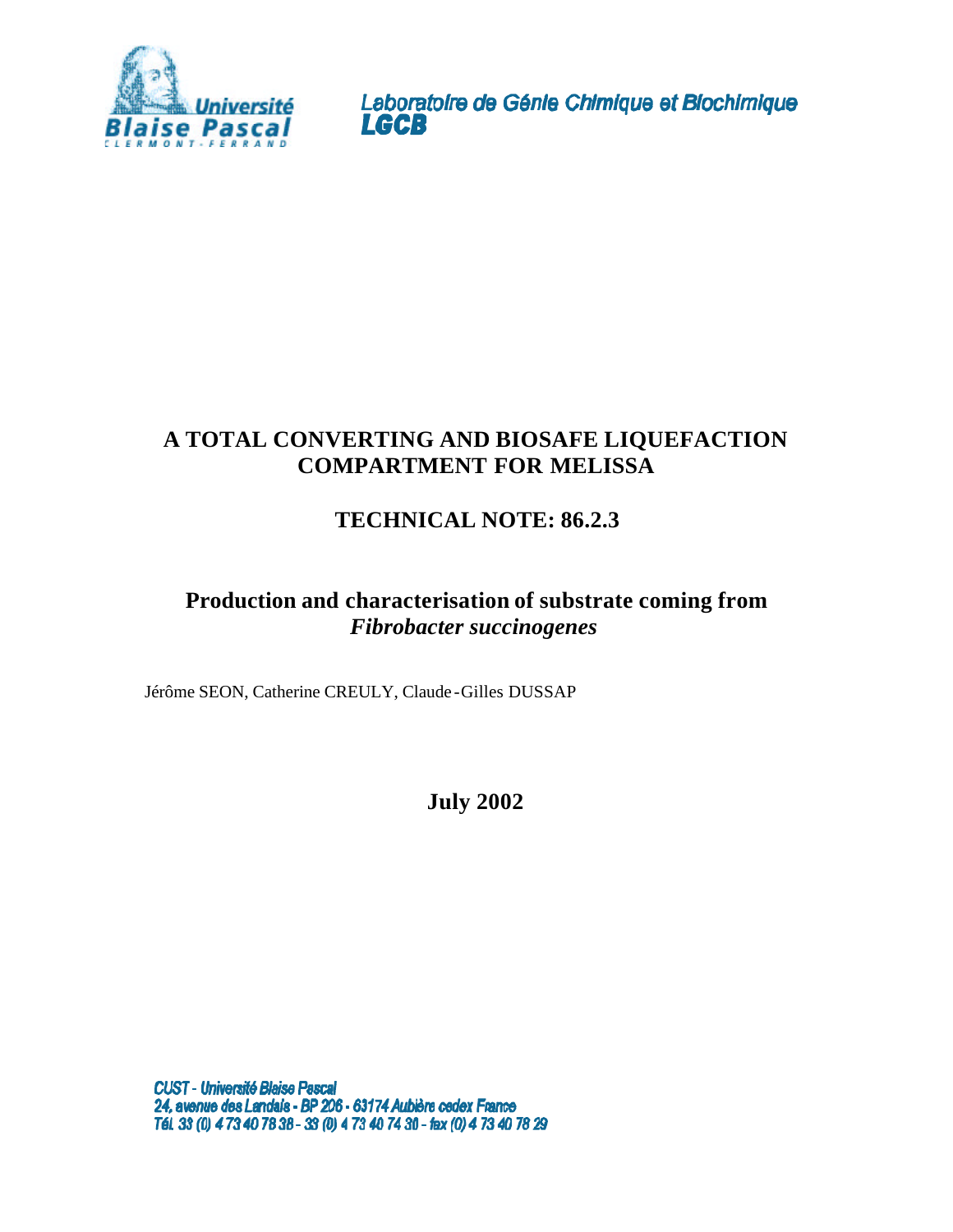# **TABLE OF CONTENTS**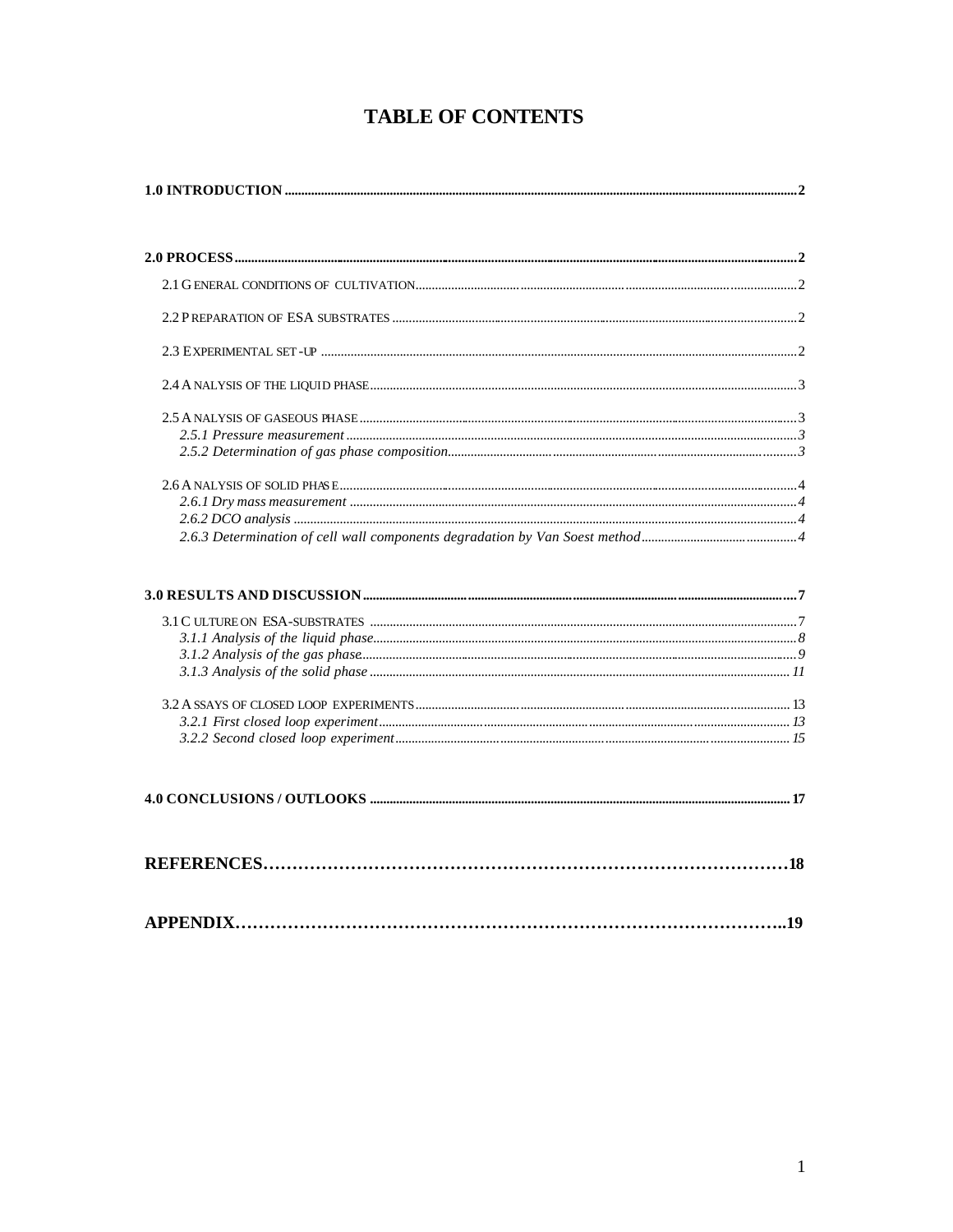# **1.0 INTRODUCTION**

The efficiency of *Fibrobacter succinogenes* for the degradation of the vegetable part of ESAsubstrates was shown in TN2.200. Hydrolysis of 55-75% of substrates containing wheat straw, soya, cabbage, spirulina were obtained. The problem of inhibition of *Fibrobacter succinogenes* to grow in presence of faeces was solved by the change of the source of faeces and it was demonstrated that *F.s*. could go on growing when fecal material was added in the time course of the culture.

Following these results, it was decided to test the ability of *F.s.* to grow on ESA-substrates containing faeces since the beginning of the culture. During this culture, improvements of the analysis of liquid, solid and gas phase were performed.

Finally, according to the last meeting in Barcelona, degradation of substrate of partner 1 were performed for  $1<sup>St</sup>$  and  $2<sup>nd</sup>$  loop.

### **2.0 PROCESS**

#### **2.1 General conditions of cultivation**

*F.s.* was grown under 100% CO2 in a basal medium described in TN2.100.

#### **2.2 Preparation of ESA substrates**

Wheat straw and soya were ground in dry conditions in a blender. Fresh cabbage was first cut in small parts and then ground in a kitchen mixer. Spirulina and fecal material were dried and ground in a blender.

All the substrates were sterilized  $20'$  at  $121^{\circ}$ C

| Component   | DM(g) | Proportion $(\% w/w)$ |
|-------------|-------|-----------------------|
| Wheat straw | 61.3  | 23.3                  |
| Soya        | 61.3  | 23.3                  |
| Cabbage     | 61.3  | 23.3                  |
| Spirulina   | 26.3  | 10.0                  |
| Faeces      | 52.7  | 20.0                  |

**Table 1** : Composition of ESA substrates in the reactor

#### **2.3 Experimental set-up**

The general set-up of the culture was the same as described in TN2.200.

In order to improve the experimental process, the culture of *F.s.* was performed in an anaerobic 4L reactor. It was equipped with pH, redox (Ingold) and temperature probes and a pressure sensor connected to a control unit. On-line data acquisition of these four variables was realized on a computer with Biowatch software. Data acquisition of each of the parameters was realized every 15 minutes.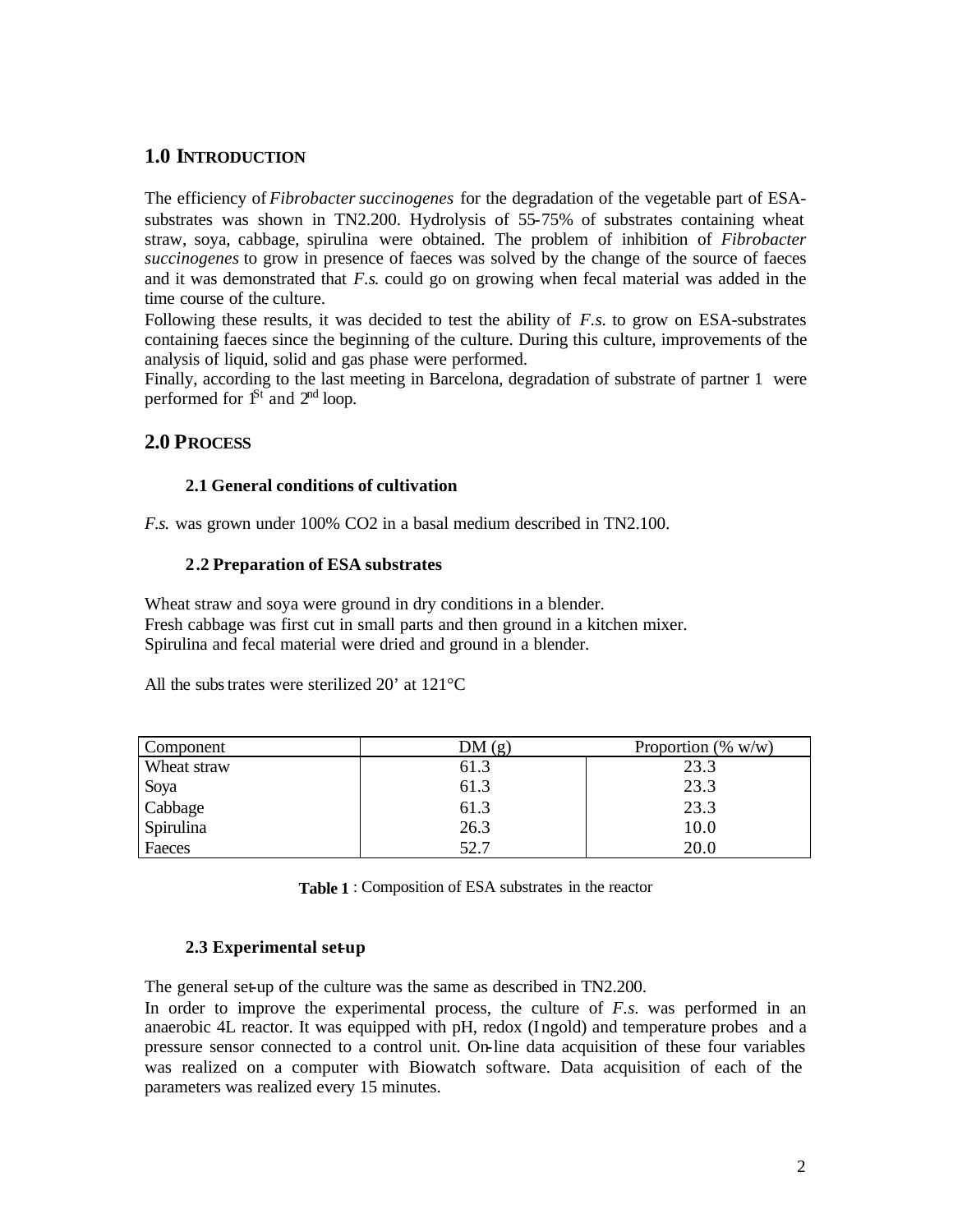### **2.4 Analysis of the liquid phase**

Measurement of pH value : on-line with Ingold probe.

Measurement of redox values : on-line with Ingold probe, absolute values.

Extracellular metabolites : off-line, quantification of glucose, succinate, acetate and VFA by HPLC analysis.

Nitrogen analyses : N-NH4 concentration by Patton and Crouch method.

# **2.5 Analysis of gaseous phase**

#### 2.5.1 Pressure measurement

As it was supposed that  $F.s$  could produce  $CO<sub>2</sub>$  in our culture conditions, a pressure sensor (range 2 bars) was installed on the anaerobic reactor and connected to the control and acquisition units.

At the beginning of the culture (just after inoculation), pressure in the reactor was manually increased at about 1.1 bar in order to assist the beginning of the growth. This action was repeated after each opening of the reactor (substrate addition, sampling of liquid phase).

An electro-valve (2 ways, PVDF, range 2 bars) was also installed on the reactor in order to respect the specification of reactor concerning resistance for pressure. This electro-valve was first calibrated and programmed to be opened during 2.5 seconds each time that pressure in the reactor reaches 1.5 bar. This opening results in the diminution of pressure at about 1.15 bar.

# 2.5.2 Determination of gas phase composition

| Technical specification | GC model             | Hewlett Packard 5890          |
|-------------------------|----------------------|-------------------------------|
|                         | Columns Types        | Porapak Q 50/80, $2m - 1/8$   |
|                         |                      | Molecular sieve 40/60, 5Å     |
|                         | Detector Type        | Thermo Conductiv ity Detector |
| Operating conditions    | Carrier gas          | $CO2$ or $H2$                 |
|                         | Oven temperature     | $60 \rightarrow 150$ °C       |
|                         | Injector temperature | $150^{\circ}$ C               |
|                         | Detector temperature | $120^{\circ}$ C               |

GC analysis were performed to determine the composition of gaseous phase.

**Table 2** : Characteristics of GC system used for determination of gas phase composition

GC analyses were performed with two carrier gas  $(H<sub>2</sub>$  or CO<sub>2</sub>) in order to be sure that no peak could be hidden under the major CO<sub>2</sub> peak.

Gas samples were taken by a gas tight syringe and injected in the gas chromatograph.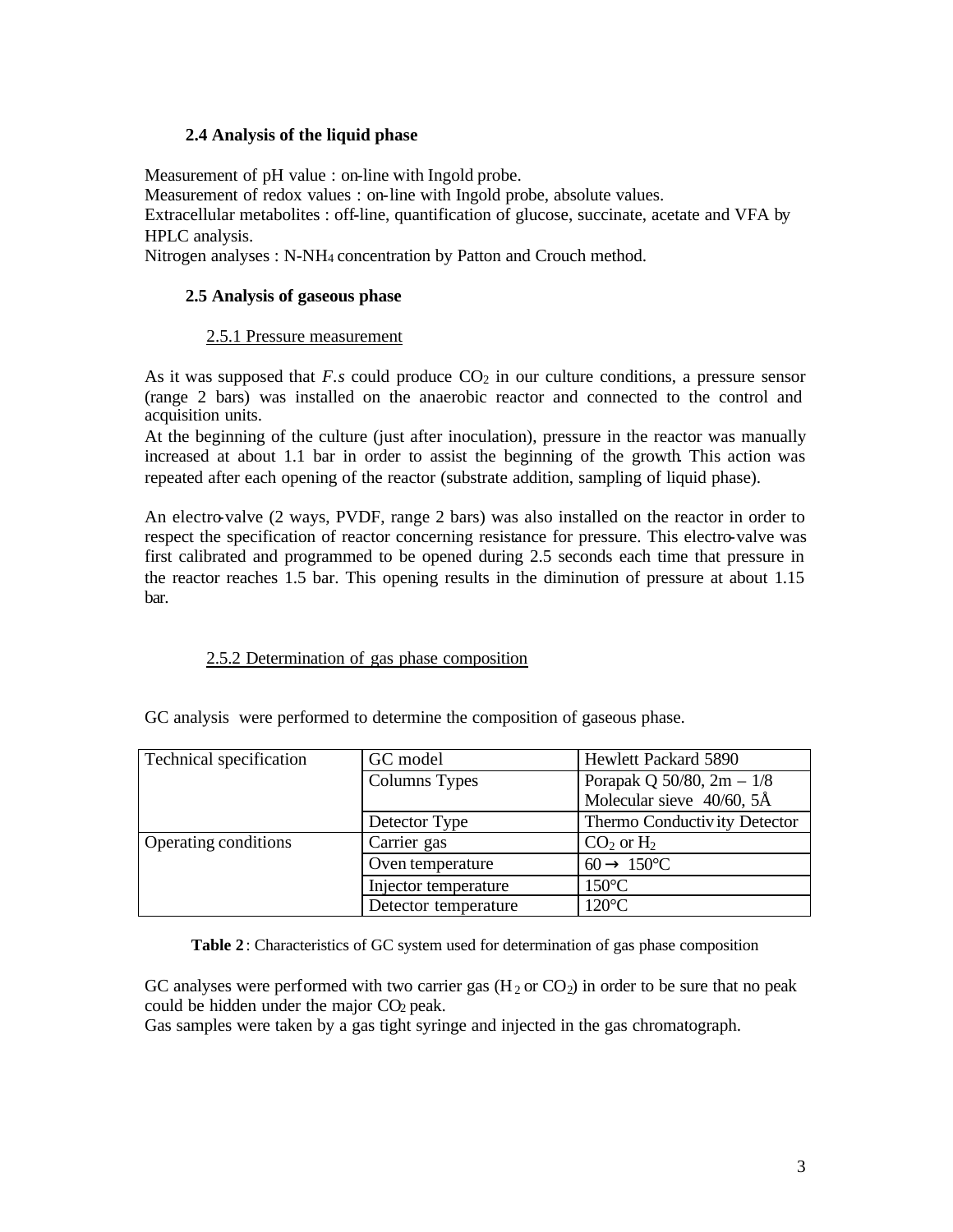### **2.6 Analysis of solid phase**

### 2.6.1 Dry mass measurement

One of the problems for the determination of percentage of degradation by filtration/drying was the possibility for short particles to cross over the filter. In order to solve this problem and to keep liquid and solid phase safe for the sent to partner 1  $(2^{nd}$  loop), a new protocol for dry mass measurement was tested.

All the content of the reactor was centrifuged (15', 16400 g). The supernatants were kept and all the pellets containing the residues of fermentation were weighed. A part of these pellets was desiccated (heated vacuum desiccator, 60°C, 24h) and then weighed. A second part was re-suspended, filtrated, dried (24h, 110°C) and weighed. The third part was re-suspended with the supernatant.

Percentages of degradation were calculated at the same time by filtration and desiccation for the total content of the reactor.

### 2.6.2 DCO analysis

The protocol used is described in TN2.100.

## 2.6.3 Determination of cell wall components degradation by Van Soest method

Degradation of fibrous part of vegetal cell wall is one of the most important obstacle to a efficient degradation of vegetable wastes. The strict connection between chains of cellulose, hemicellulose and lignin form a matrix difficult to reach for a micro-organism. For this reason, the estimation of degradation of these polymers could be a good indicator for the efficiency of the process.

Many methods have been developed to determine cell wall composition in a vegetable substrate. Gravimetric methods allow to calculate an estimation of the pr oportion of each the components whereas other methods allow a more precise determination of the concentration of only one of the three polymers.

#### - *Gravimetric methods*

They are based on dry mass measurement of the sample analyzed after successive hydrolyses with different solutions (detergent and/or acid solutions). Each hydrolysis eliminates one of the component and dry mass difference between before and after the hydrolysis allow to calculate the proportion of this component. These methods give an *estimation* of cell wall composition in a vegetable sample.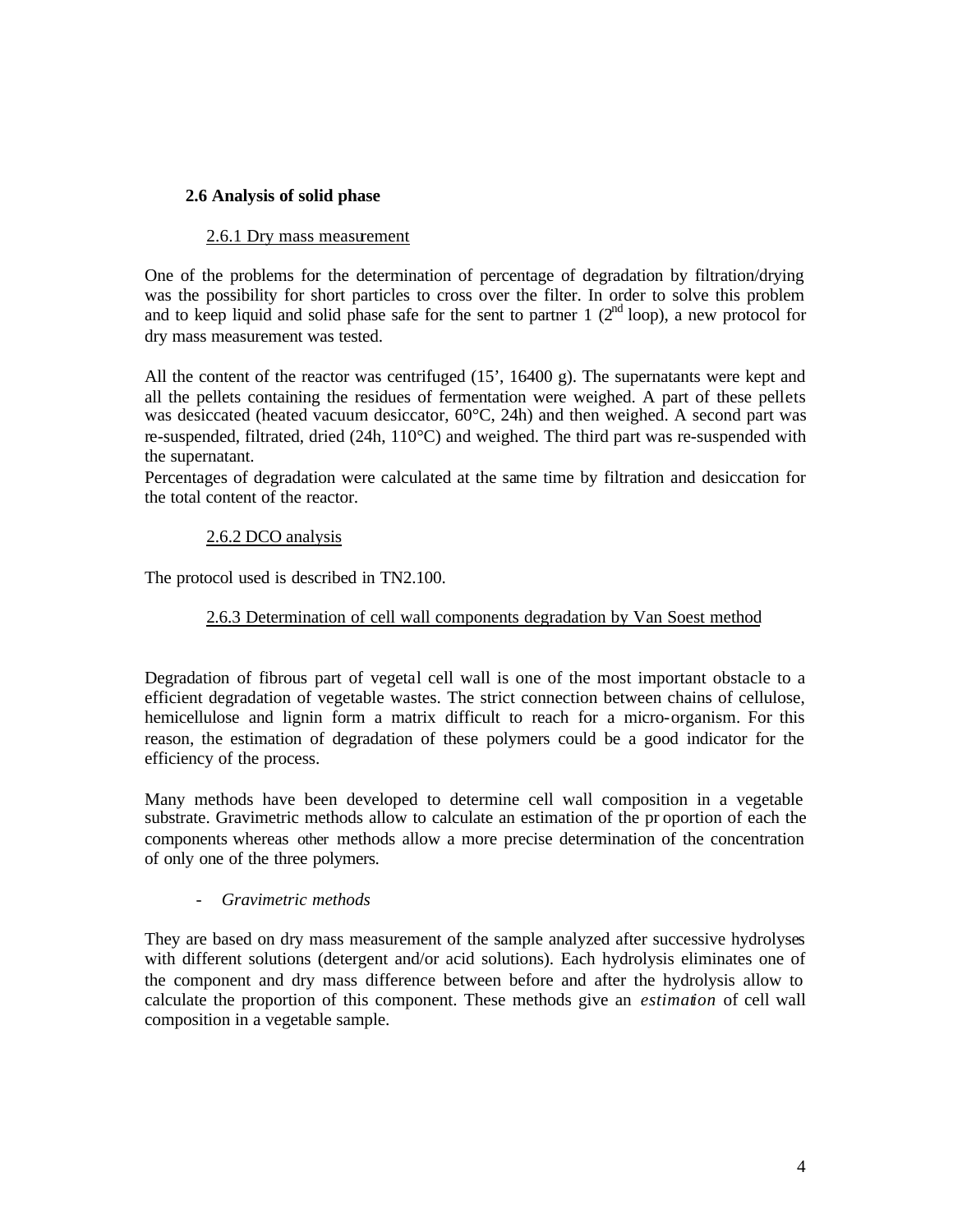All these gravimetric methods have been initiated by Van Soest (Van Soest, 1963). Many modification and evolution have been performed since the initial protocol, concerning the order of the hydrolyses and the nature of the hydrolysis solutions in order to get more accurate results (Jarrige, 1963 ; Van Soest and Wine, 1967 ; Christian, 1971). They present many advantages. First, they give the proportion of total fibers and of the three different polymers with the same experiment. Second, they do not use a very specific and costly material. Third, they can be used in the same way with all the vegetable substrates (Pochet, 1987).

#### - *Measurement of specific component*

Many other methods have been developed for a more *accurate determination* of the concentration of one of the cell wall component in a sample. These methods require more specific techniques like for example IR-spectroscopy or chromatography (Morrison, 1972).

They are based on measurement of products of degradation of cellulose, hemicellulose or lignin. If the results obtained with these methods are slightly more precise, they need the realization of a standard. This can be done easily for cellulose which is a homopolymer of glucose units. On the contrary, it is more complicated for hemicellulose and especially for lignin that are heteropolymers with a high heterogeneity in the monomers composition in function of the species, the age, the organ and the tissue of the vegetal. As a matter of fact, it becomes difficult to obtain an efficient standardization.

For all these reasons, it appeared that the best choice for the determination of cell wall composition of our samples was one of the version of Van Soest method. We have chosen one of the accurate precise and used gravimetric method which can be performed either with a semi-automatic system or with simple laboratory materials.

A team from INRA (National Institute for Agronomic Research) which routinely performs this kind of analysis with the semi-automatic system was contacted to have more information on the protocol and have the possibility to compare our results obtained with simple laboratory materials and their results with the semi-automatic system.

The protocol used is described in the following figure and in the appendix. It is based one three successive hydrolysis with neutral then acid detergent solution and finally concentrate sulfuric acid. Each of these hydrolyses separates respectively total fibers, hemicellulose, cellulose and lignin. The percentage of each component is calculated from drying / weighing after each step.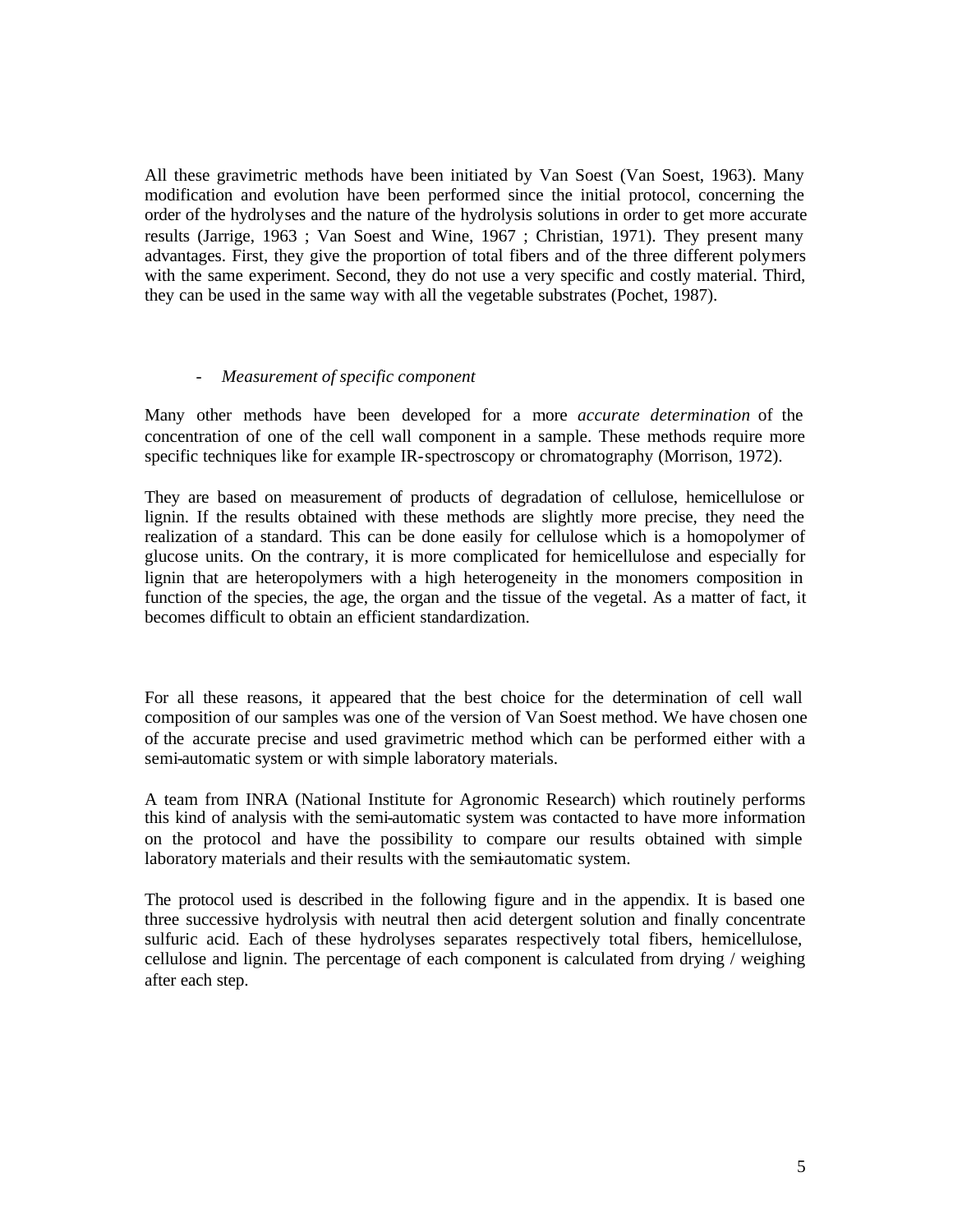

**Figure 1** : Schematic representation of Van Soest method

Table 3 gives the comparative results between experiments performed with laboratory equipement in UBP and semi-automatic system used in INRA. The assays were made on the three vegetable ESA-substrates (wheat straw, soya and cabbage) and the solid culture residue after 1000 hours of fermentation of a previous reactor described in TN 2.200 (containing wheat, soya, cabbage and spirulina as substrate).

All the experiments was repeated twice and the percentages presented in table 3 represent the average of the two values.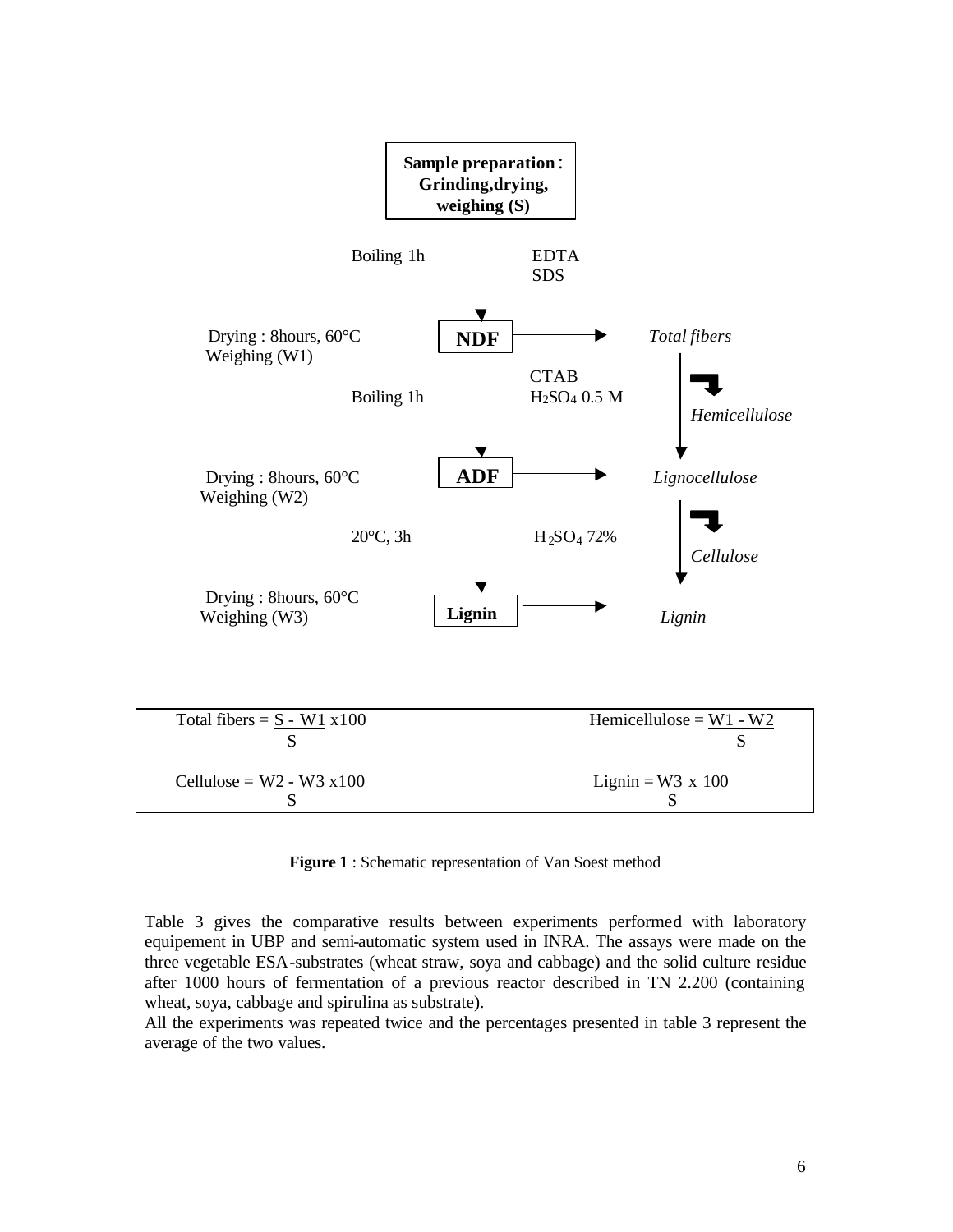| <b>Sample</b>      | <b>Team</b> | <b>Total Fibers</b><br>$\%DM$ | <b>Hemicellulose</b><br>$\%DM$ | <b>Cellulose</b><br>$\%DM$ | Lignin<br>%DM |
|--------------------|-------------|-------------------------------|--------------------------------|----------------------------|---------------|
| Wheat straw        | <b>UBP</b>  | 71.3                          | 25.0                           | 39.1                       | 7.2           |
|                    | <b>INRA</b> | 74.7                          | 23.2                           | 45.2                       | 6.3           |
| Soya bean          | <b>UBP</b>  | 11.4                          | 4.7                            | 5.6                        | 1.1           |
|                    | <b>INRA</b> | 9.7                           | 4.7                            | 5.0                        | $\theta$      |
| Cabbage            | <b>UBP</b>  | 15.9                          | 1.6                            | 13.4                       | 0.9           |
|                    | <b>INRA</b> | 15.6                          | 3.4                            | 11.6                       | 0.6           |
| Residue of reactor | <b>UBP</b>  | 50.4                          | 10.1                           | 26.6                       | 13.7          |
|                    | <b>INRA</b> | 39.1                          | 8.2                            | 27.2                       | 3.7           |

**Table 3** : Comparison of the results obtained in UBP and INRA for cell wall composition (%DM) of the three vegetable substrates and the residue of reactor by Van Soest method.

Concerning the vegetable substrates (wheat, soya, and cabbage), there is no significant difference between INRA and UBP results. It clearly appears that cabbage and soja, which contains respectively 15% and 10% of fibers and less than 1% of lignin are much easier to degrade than wheat straw (72% for total fibers, 7% for lignin). The method used in UBP without the semi automatic system can be validated for these single vegetable substrates.

Concerning the analysis of solid residue after 1000 hours of culture, the difference between the two methods is much more important, especially for lignin proportion. Furthermore, it appears a more important heterogeneity in the values between the two tests performed as well in UBP and INRA (data not shown). This problem clearly points out the necessity to obtain samples as homogenate as possible and particularly for the quantity of recalcitrant fibers from wheat straw. The preparation of the sample, and especially the size and the homogeneity of the particles, is a key step for the validity of the results.

#### **3.0 RESULTS AND DISCUSSION**

#### **3.1 Culture on ESA-substrates**

In the previous TN, it was shown that *F.s.* could grow when faeces were added in the time course of the process. It was decided to perform a standard culture of *F.s.* on total ESAsubstrates since the beginning of the culture. The process was maintained during about 1000 hours including 6 additions of substrate.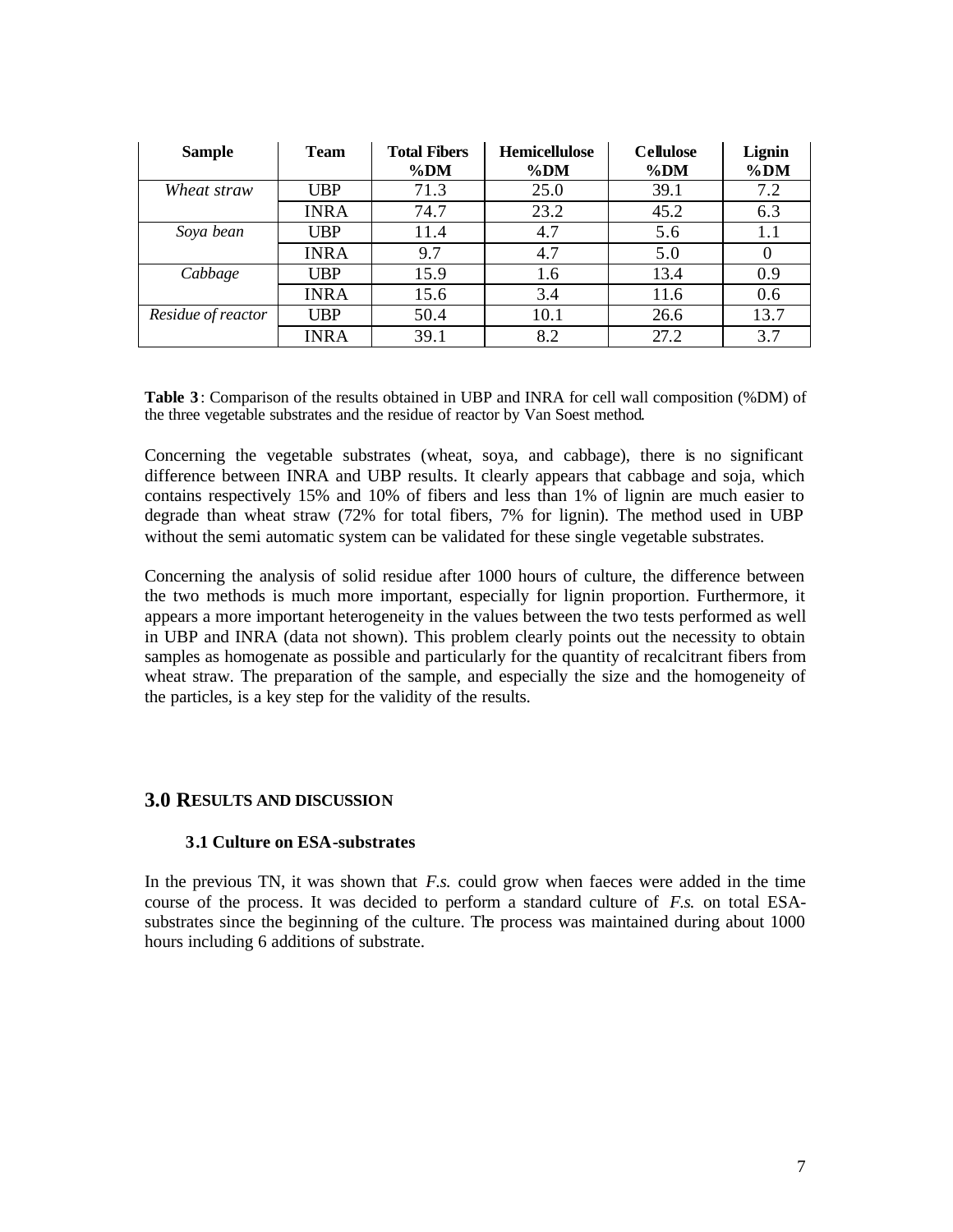#### 3.1.1 Analysis of the liquid phase



**Figure 2** : Evolution of pH and redox potential during growth of *F.s.* on ESA-substrates.

Figure 2 shows the evolution of pH and redox potential during the time course of the fermentation process. During each addition of substrate, the opening of the reactor results in a increase of redox value. This is regulated by addition of  $N_aCO_3$  which has the double effect of decreasing redox potential and increasing pH values. The important production of organic acids during the first hours after a substrate addition results in an important decrease of pH.



**Figure 3** : Evolution of extracellular metabolites during the growth of *F.s.* on ESA-substrates

Figure 3 shows a general profile similar to profiles observed in previous culture performed without cellobiose and fecal material at the beginning of the culture.

If we focus on the beginning of the culture (figure 4), we can note a metabolic evolution in 3 steps. During the 24 first hours, succinate and acetate are the only metabolites produced. Then, their concentration remain stable until 100 hours. After this time, all the succinate is reconsumed and acetate and others VFA (propionate and butyrate) are produced in large amounts.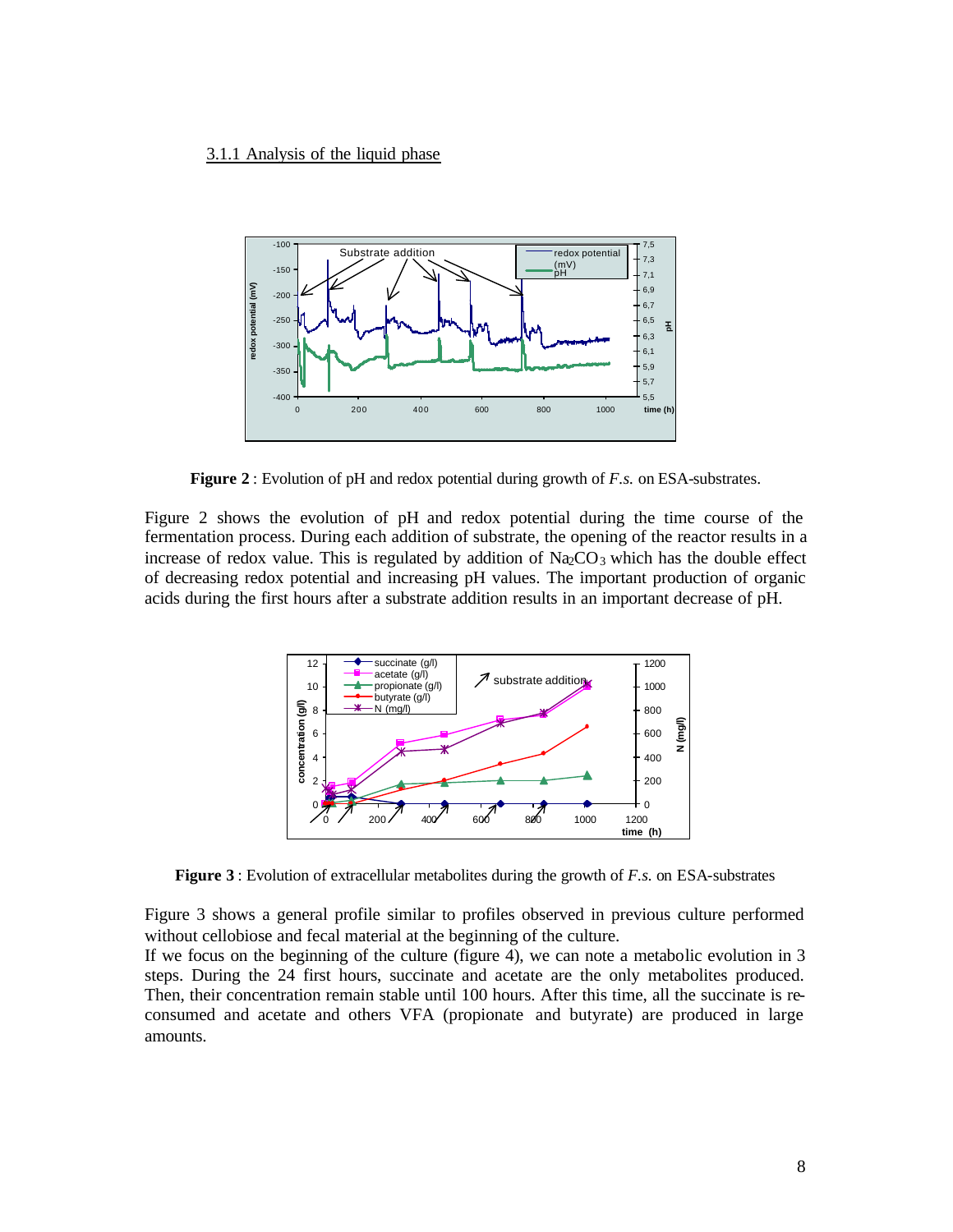

**Figure 4** : Evolution of extracellular metabolites concentration during the beginning of the culture (0-280h)

The final concentration of acetate is about 10  $g/1$  whereas final propionate and butyrate concentrations are respectively 2 and 6  $g/$  after 1000 hours of culture. Contrary to the two previous reactors (TN 2.200), the major VFA produced in this reactor is butyrate.

Figure 3 and 4 finally show a classical evolution of N concentration with a diminution during the first hours of culture. The concentration then increases at the same time as VFA until a final concentration of 1g/l

If the production of acetate in large amounts (concentrations between 8 and 10  $g(1)$  is a constant for all the reactors performed with ESA-substrates, it appears that the final concentration of the other VFA is variable and particularly for propionate and butyrate.

In the previous TN (TN2.200), it was proposed that one explanation for the important production of propionate might be the contamination by an another micro-organism from wheat straw. To check this hypothesis, classical culture media with wheat straw or total ESAsubstrate as only carbon and energy sources were prepared in usual conditions but were not inoculated with the pure culture of *F.s*. No growth was observed in the serum bottles during the two weeks after inoculation. This tends to show that the production of propionate or butyrate is due to a change in the metabolism of *Fibrobacter succinogenes* in function of the substrate (presence of spirulina, faeces) and not a bacterial contamination of the media.

3.1.2 Analysis of the gas phase



**Figure 5** : Evolution of pressure in the reactor. Pressure is expressed in % (100% represents 1bar in relative pressure)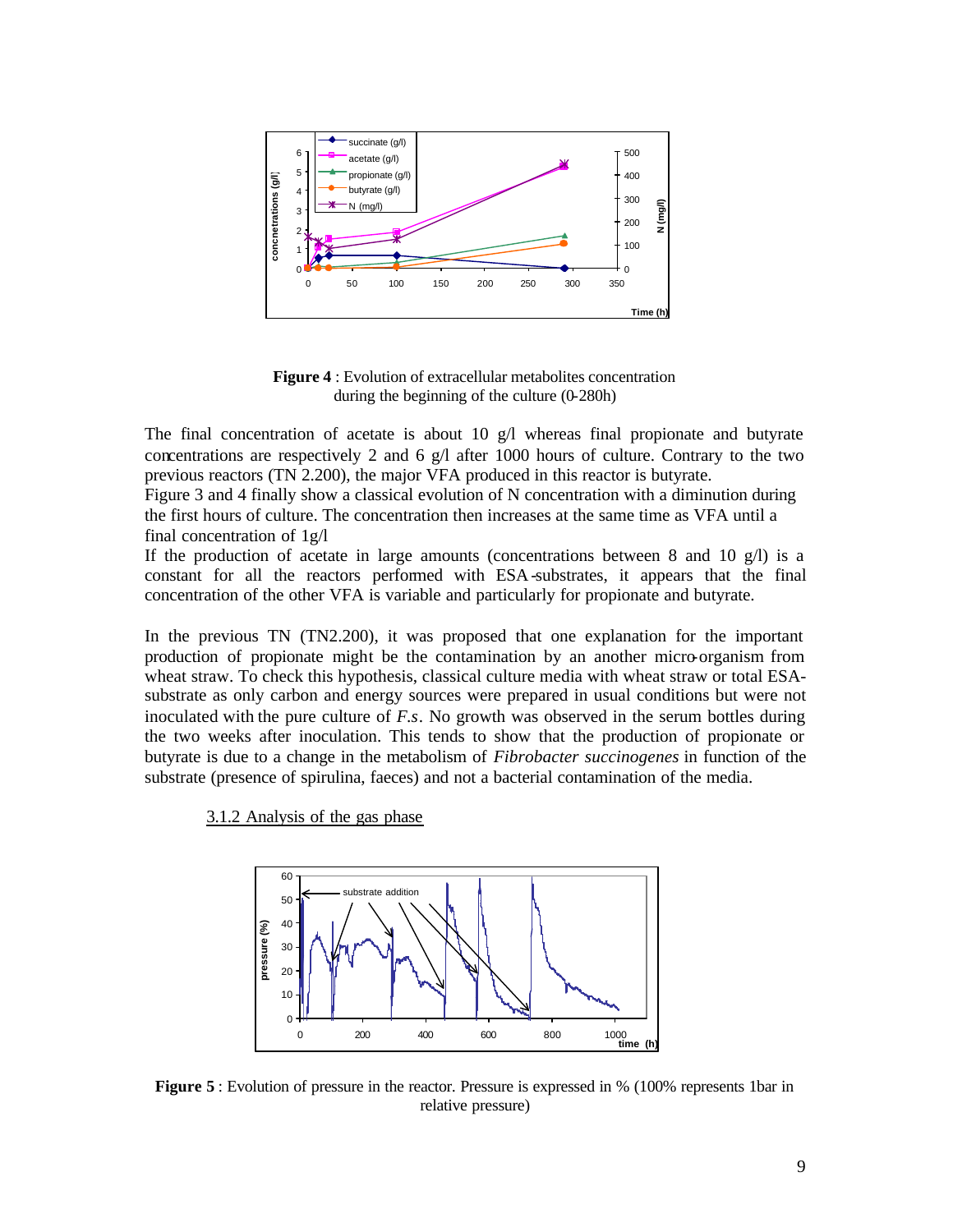Figure 4 shows the general evolution of pressure in the reactor during all the process. As explained before, pressure decreased to 1 bar during each opening of the reactor and was manually increased to 1.15 bar after.

It appears that substrates addition results in a large gas production during about 24 hours, which represents the same period as for pH diminution. These two observations give to understand that there are two steps in the degradation for each batch : a first one corresponding to the hydrolysis of substrate easily degradable (cabbage, soya) and a second one corresponding to the degradation of recalcitrant fibers. This hypothesis could be supported by the results of degradation on single substrate, which clearly showed a better efficiency of *F.s.* to degrade cabbage and soya than wheat straw, and by cell wall composition of each substrate determined by Van Soest method ( percentage of fibers higher for wheat straw than soya than cabbage).

It also seems on figure 4 that total gas production was more important for the two first batches which could probably be explained by a higher increase of the biomass. The maximum gas flow production was 1.73 Nl / l culture / day.

The diminution of pressure in the reactor a few hours after substrate addition is due to leaks. Indeed, it can probably be imagined that after a step of important gas production, the flow became lower and in a first time is compensated by the leaks on the reactor and then leaks became more important than gas flow production. It will be a problem to solve in order to determine the total gas volume produced and correlate gas production to bacterial growth.



**Figure 6** : Evolution of pressure in the reactor during the first hours after the second substrate addition (100-136 h)

If we focus on the evolution of pressure during the second batch (figure 5), we can note a important gas flow production during the first hours after substrates addition. The opening of the valve after a few hours decreased pressure at about 1.05 bar. Gas production went on during 24 hours and then pressure in the reactor began approximately stable until the next batch. This stability could probably be explained by a reduction of the gas flow production which became equivalent to the gas leak.

Analysis of gas phase composition by GC showed that the only gas present in the reactor is CO2. Indeed, N2 and O2 short peaks observed in GC graph correspond to contamination during the gas analysis process.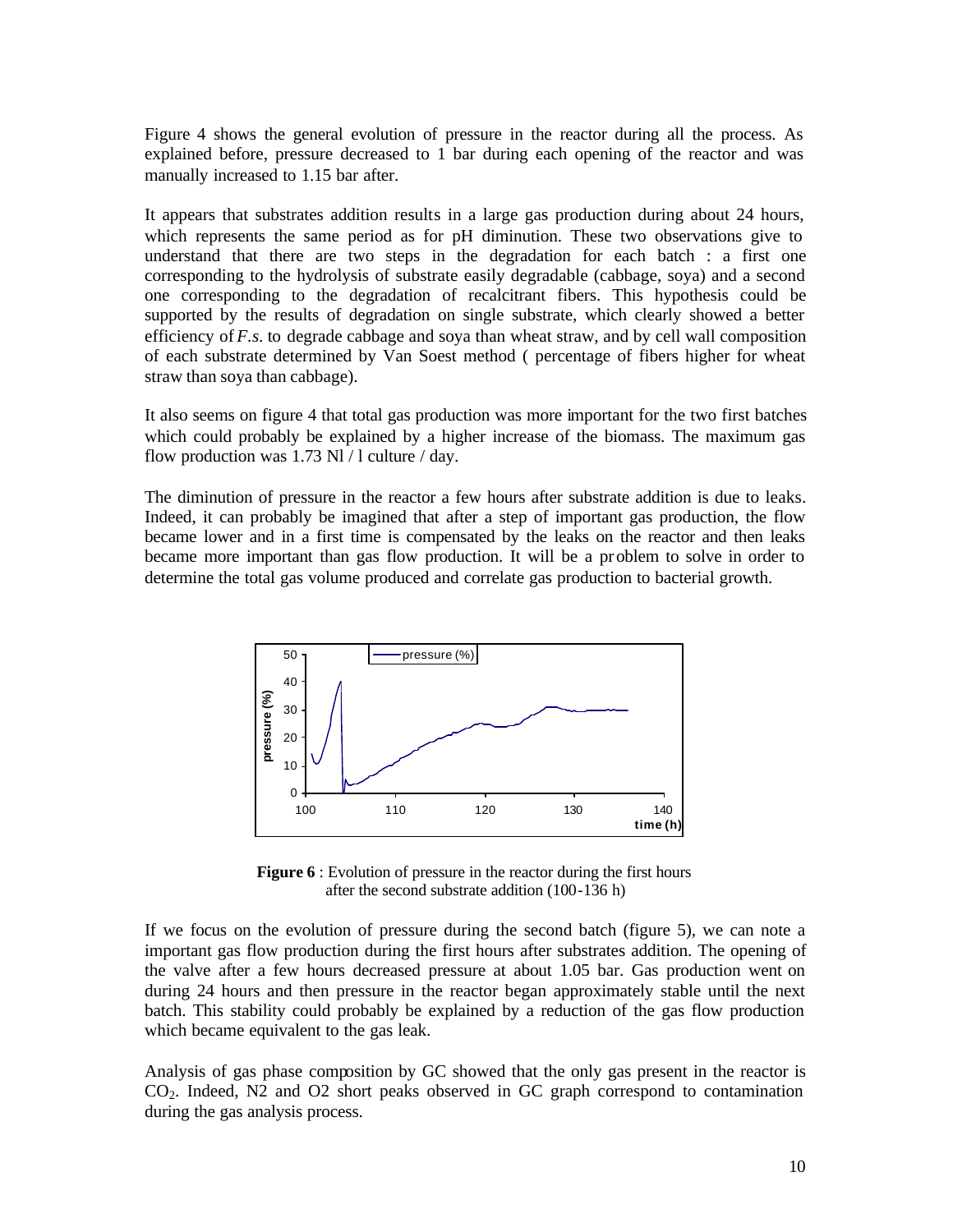| 13/06/02<br>Fichier : C:\HPCHEM\1\DATA\JEROME\5F3.D |                                                  |              |                         |           |                                         | 15:31:58      |
|-----------------------------------------------------|--------------------------------------------------|--------------|-------------------------|-----------|-----------------------------------------|---------------|
| Echantillon:                                        | sensitivity low all the time<br>methode Fmolaire |              |                         |           |                                         | $\rightarrow$ |
| Séquence:                                           |                                                  |              |                         |           |                                         |               |
| Méthode:                                            | FMOLAIRE.M                                       |              |                         |           |                                         |               |
| counts                                              |                                                  |              |                         |           |                                         |               |
|                                                     |                                                  |              |                         |           |                                         |               |
| 35000                                               |                                                  |              |                         |           |                                         |               |
|                                                     | ğ                                                |              |                         |           |                                         |               |
| 30000                                               | $0.977 -$                                        |              |                         |           |                                         |               |
|                                                     |                                                  |              |                         |           |                                         |               |
|                                                     |                                                  |              |                         |           |                                         |               |
| 25000                                               |                                                  |              |                         |           |                                         |               |
|                                                     |                                                  |              |                         |           |                                         |               |
| 20000                                               |                                                  |              |                         |           |                                         |               |
|                                                     |                                                  |              |                         |           |                                         |               |
| 15000                                               |                                                  |              |                         |           |                                         |               |
|                                                     |                                                  |              |                         |           |                                         |               |
|                                                     |                                                  |              |                         |           |                                         |               |
| 10000                                               |                                                  |              |                         |           |                                         |               |
|                                                     |                                                  |              |                         |           |                                         |               |
| 5000                                                |                                                  |              | g                       | 웊         |                                         |               |
|                                                     |                                                  |              | $1.928 -$               | $2.209 -$ |                                         |               |
|                                                     |                                                  |              |                         |           |                                         |               |
| $0 +$<br>n                                          |                                                  |              |                         |           | ś                                       | min           |
|                                                     |                                                  |              |                         |           |                                         |               |
| $\mathbb{H}^n$<br>$\sim$ 1.                         |                                                  |              |                         |           | TR (Composé (F. molaire ) Aire   Aire % |               |
|                                                     |                                                  |              |                         |           |                                         |               |
| 2 <sub>1</sub>                                      | 1   0.977   CO2<br>$1.928$   02                  | $\mathbf{I}$ | $0.0187$                | $0.0023$  | 169859   98.1151  <br>742   0.4285      |               |
| 3 <sub>1</sub>                                      | 2.209   N2                                       | I.           | $0.0000$                |           | 2521   1.4563                           |               |
|                                                     | -------                                          |              | $1 - - - - - - - - - -$ |           | ----------  ---------                   |               |
| [Total:                                             | the property of the con-                         | $\mathbf{L}$ | $0.0210$                |           | 173122   100.0000                       |               |

**Figure 7** : Analysis of gas composition by GC

#### 3.1.3 Analysis of the solid phase

#### 3.1.3.1 Dry mass measurement

#### *- measurement by desiccation*

total substrate added (wheat, soya, cabbage, spirulina and faeces) = 263g substrate not treated after 1000 hours of culture = 130g

substrate degraded = 133g DM ie **51 %** of the initial quantity in 41 days

degradation yield =  $3.24$  g DM / day

total volume of the reactor  $= 3.6L$ 

specific degradation yield = **0.9g DM /L.day**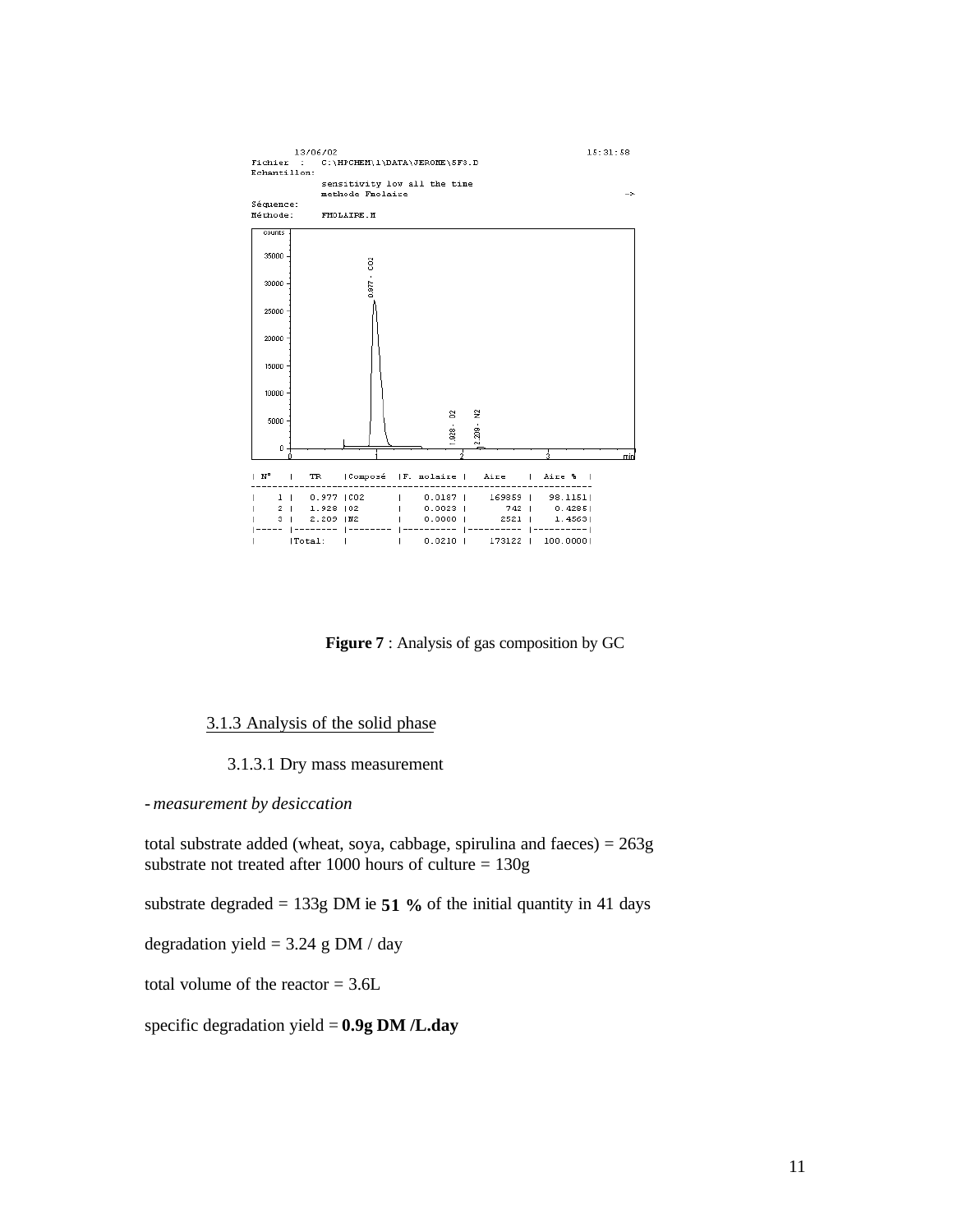*- measurement by filtration / drying*

substrate not treated after 1000 hours of culture  $= 113$  g

substrate degraded  $= 150$  g DM ie 57 % of the initial quantity in 41 days

degradation yield =  $3.66g$  DM / day

total volume of the reactor  $= 3.6L$ 

specific degradation yield = **1.02g DM /L.day**

If we consider that spirulina and faeces are not potential substrates for *F.s.*, the dry mass corresponding is removed from the total values.

The new percentage of degradation become **72 %** and **81 %** respectively for desiccation and filtration / drying processes.

The percentage of degradation determined by the two different processes of dry mass measurement are roughly the same. The difference could be explained by the crossing of short particles through the filter.

The efficiency of degradation is approximately the same as for last reactor performed with wheat, soya, cabbage, spirulina and faeces at the mid term of culture (57% / 59%). Nevertheless, if it is considered that *F.s.* is able to degrade only vegetable part of ESAsubstrates, this percentage of degradation become higher than the previous reactor (81% / 76%). These results confirm the high efficiency of *F.s.* for the degradation of vegetable wastes.

#### 3.1.3.2 COD analysis

substrate  $COD = 71.9$  g  $O2/L$ total  $\text{COD} = 62.0g \text{ O2/L}$  which indicates that 14 %  $\text{COD}$  is flushed in the gas phase. soluble  $COD = 39.2$  g O2/L

According to these values, the percentage of degradation obtained by COD measurement is about 68%.

3.1.2.3 Cell wall determination

Sequential determination of cell wall components was performed on the residue obtained after fermentation. These results were compared with the results obtained on the mix of the 3 vegetables substrate (wheat, soya and cabbage) in previous experiments

|                            | Total fibers | Hemicellulose           | Cellulose | Lignin              |
|----------------------------|--------------|-------------------------|-----------|---------------------|
|                            | (96)         | $\gamma$ <sup>(6)</sup> | (% )      | $\left( \% \right)$ |
| $Mix (1/3)$ wheat,         | 33.3         | 10.3                    | 20.4      | 2.3                 |
| $1/3$ soya, $1/3$ cabbage) |              |                         |           |                     |
| Residue of reactor         | 41.0         | 16.8                    | 18.3      | 5.9                 |
| Percentage of              | 66           | 54                      | 81        | 55                  |
| degradation                |              |                         |           |                     |

**Table 4** : Analysis of cell wall degradation by Van Soest method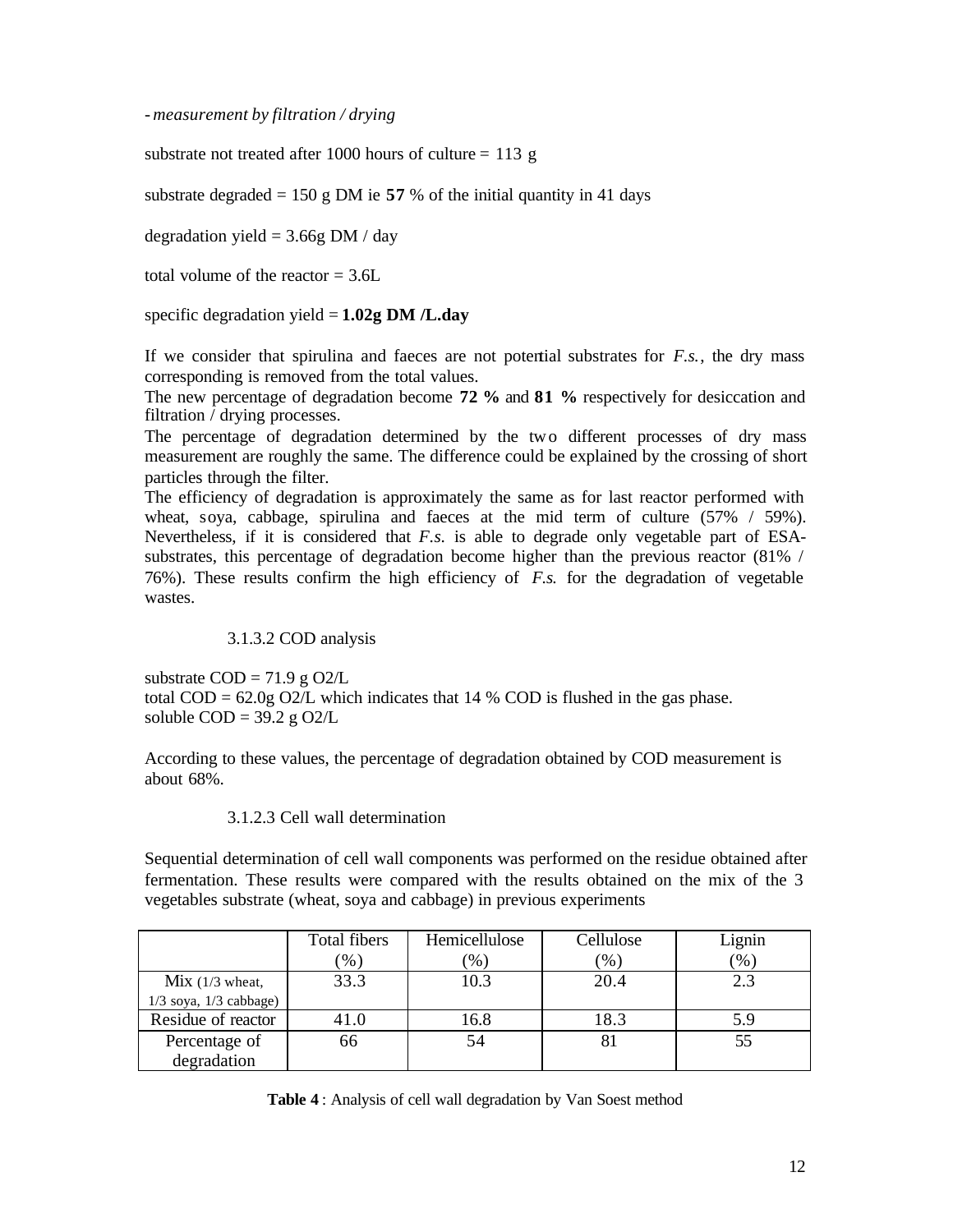The percentages of degradation were calculated with DM of substrates added in the reactor and recalcitrant material after fermentation. Spirulina and faeces, which do not contain fibers, were not taken account in these calculations.

The percentage of degradation obtained for total fibers, hemicellulose and cellulose fractions seemed to be a good estimation of the pote ntialities of *F.s.* Indeed, the efficiency of *F.s.* for the degradation of hemicellulose and especially cellulose is described in literature.

Nevertheless, it is also documented that this bacteria does not possess the total enzymatic equipment for an effic ient degradation of lignin. The 55% of degradation obtained for lignin is probably due to a experimental problem. Indeed, the presence of a large proportion of faeces in the sample analyzed results in the formation of a powder which is not eliminated during the three hydrolysis and modified the percentage of degradation of lignin.

#### **3.2 Tests of closed loop experiments**

In order to evaluate the complementarity of the different process of MAP project, it was decided to perform closed loop experiments. Recalc itrant solid material after the full methanisation compartment was dried and then used as only substrate for *Fibrobacter succinogenes.* The solid and liquid effluents after fermentation was then sent back to the methanogenic process (Ghent University).



Liquid and solid effluents

**Figure 8** : Schematic representation of closed loop experiments

#### 3.2.1 First closed loop experiment

1<sup>st</sup> loop experiment was performed in a reactor of 4 liters in a batch process. The concentration of substrate in the reactor was roughly lower than usually. Indeed, only 28g of recalcitrant material were added in 2.8L of culture media prepared in usual conditions which corresponds to a twice lower concentration than our culture on ESA-substrates. This culture was maintained during about 260 hours.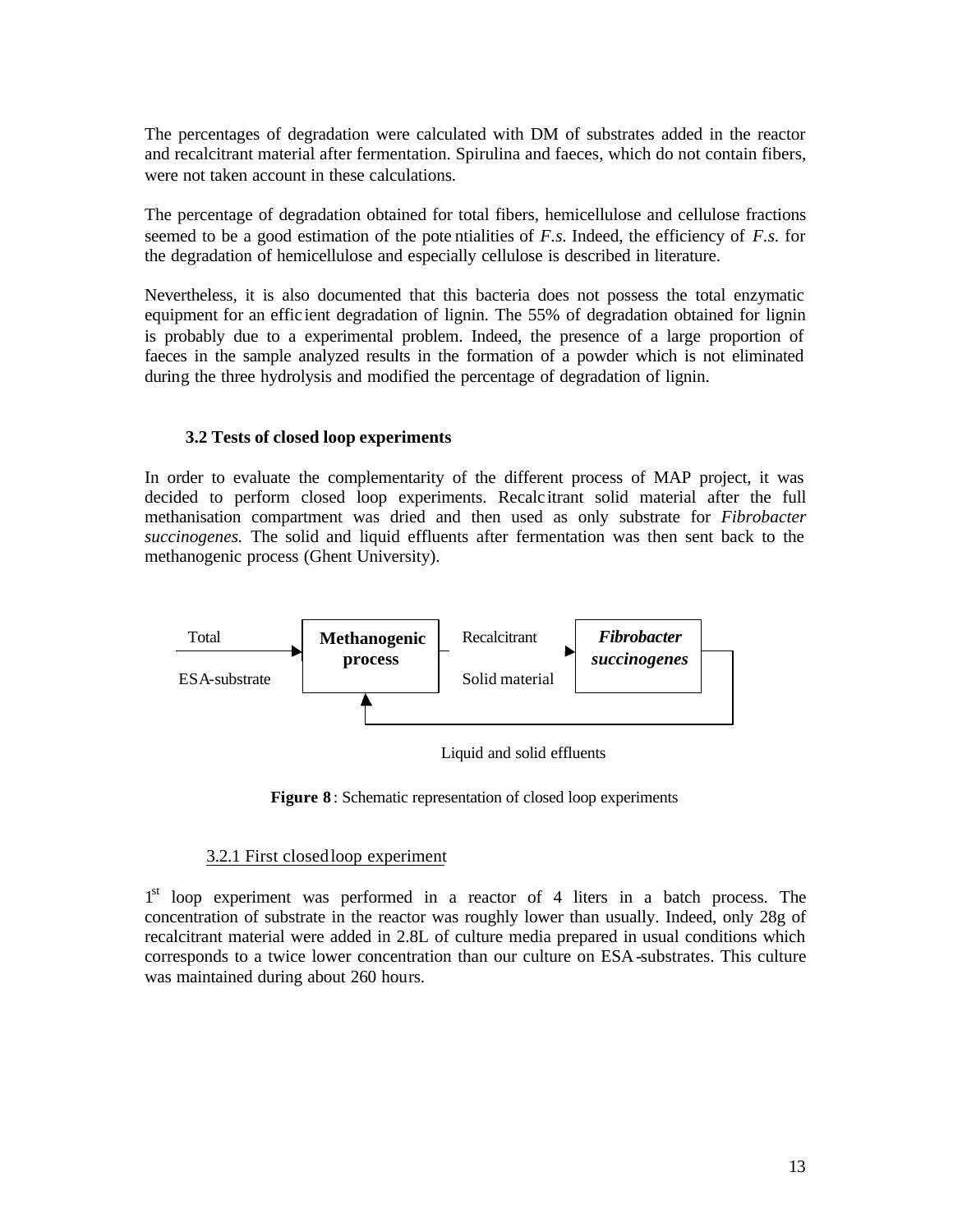3.2.1.1 Analysis of liquid phase



**Figure 9** : Evolution of pH and redox potential during  $1<sup>st</sup>$  loop analysis



**Figure 10** : Evolution of extracellular metabolites during  $1<sup>st</sup>$  loop analysis

According to the figures  $7$  and  $8$ , the general profile  $6$  the evolution of the liquid phase is similar to profile of culture on ESA-substrate. During the first hours of culture, there was a production of succinate and acetate as only metabolites and values of pH and redox potential decrease. After 24 hours, concentrations of succinate and acetate became stable and other VFA began to be produced. After 100 hours, the production of metabolites stopped which seemed to indicate that there was no more substrate that *F.s.* could degrade.

Final concentrations of metabolites are lower than those observed during culture on ESAsubstrates for the same time. This could probably be explained by the lower concentration of substrate and the lack of easily degradable substrates.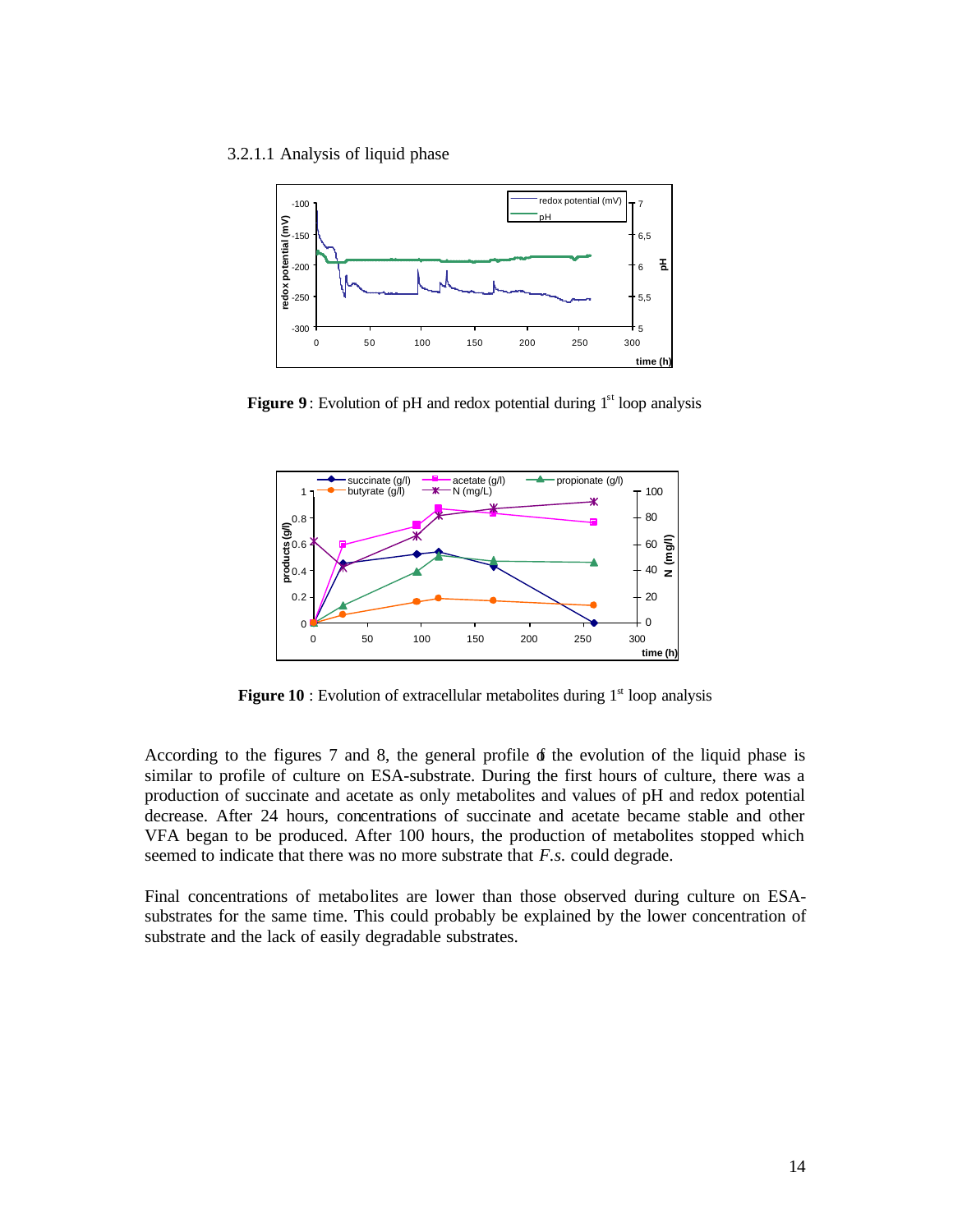3.2.1.2 Analysis of the gas phase



**Figure 11** : Evolution of pressure in the reactor during  $1<sup>st</sup>$  loop analysis

The results concerning gas phase confirm the conclusions drawn for the liquid phase. The pressure in the reactor increased during the 24 first hours of the process and then decreased slowly because of the leak on the reactor. Gas production appears clearly less important than for the first batch of the culture on ESA-substrate

The same process than for the previous reactor was used to check that  $CO<sub>2</sub>$  was the only gas present in the reactor.

3.2.1.3 Analysis of the solid phase

Quantification of degradation by dry mass measurement was performed only by filtration /drying protocol. The non degraded substrate after 250 hours of culture represented 16.6 g which allowed to calculate a percentage of degradation of 28%.

3.2.2 Second closed loop experiment

 $2<sup>nd</sup>$  loop was performed in fed batch conditions (2 addition of substrates) at a concentration similar to usual culture on ESA-substrates (44g of substrates in 2.8L of culture media). Culture was maintained during about 400 hours of culture.





**Figure 12** : Evolution of pH and redox potential during  $2^{nd}$  loop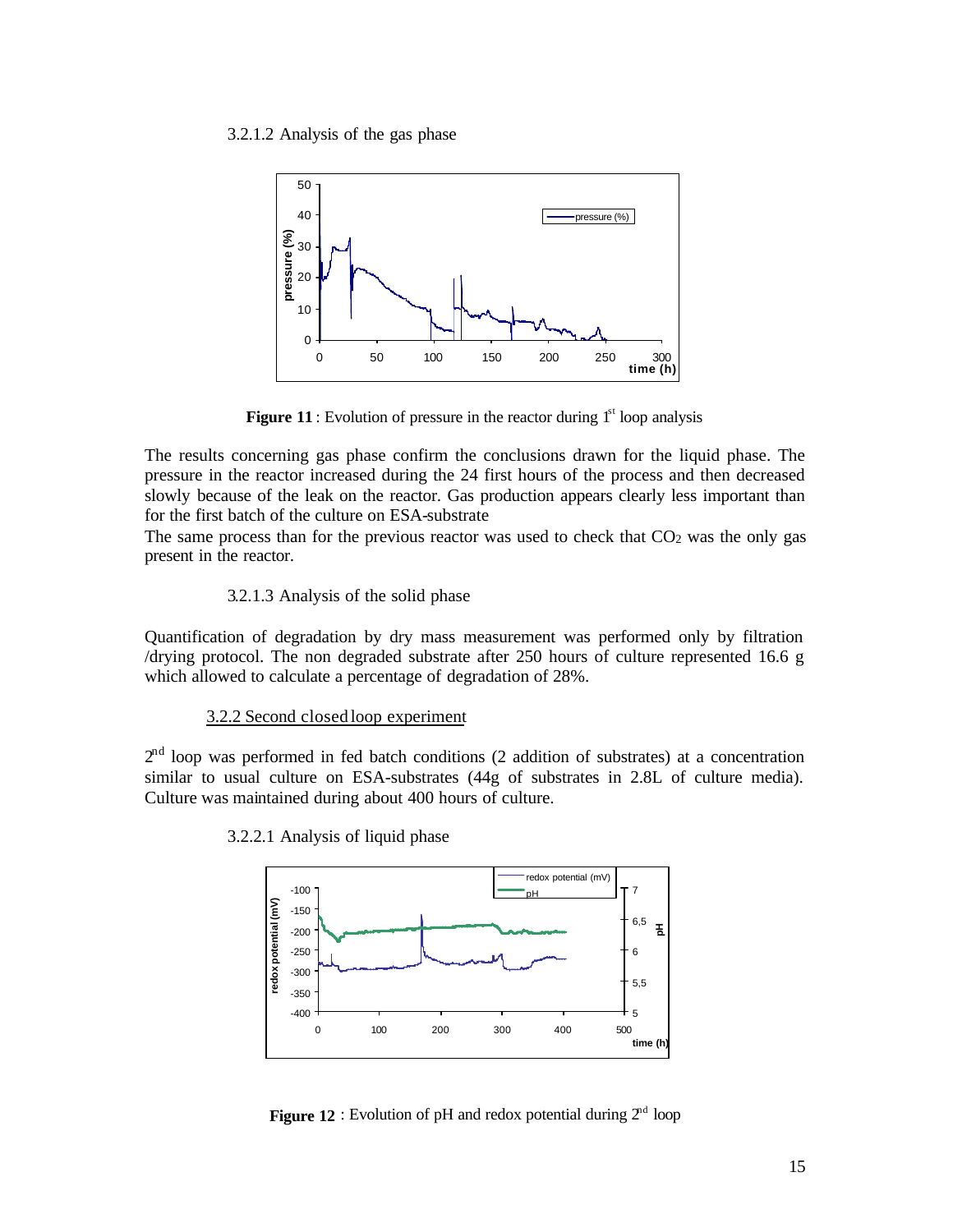

**Figure 13** : Evolution of extracellular metabolite s concentration during  $2^{nd}$  loop

The profile for pH, redox potential and extracellular metabolites is similar to  $1<sup>st</sup>$  loop. The production of succinate and acetate during the beginning of the culture was more important which can be explained by a higher concentration of substrate in the reactor. Contrary to what was expected, the addition of substrate after 180 hours of culture did not result in a diminution of pH value. It was decided to re-inoculate the reactor with a second preculture prepared on glucose as substrate (280 hours). The effect was clear with a dimin ution of pH a few hours after, corresponding to a new VFA production.

As observed in all the culture in fed batch process, all the succinate produced at the beginning of the culture was re-consumed. The final concentrations of acetate, propionate and butyrate are logically higher than for  $1<sup>st</sup>$  loop (4, 1.2, 0.7 g/l respectively).

3.2.2.2 Analysis of the gas phase

The profile observed for the following of pressure in the reactor can be correlated with the evolution of the liquid phase. An important gas production was noted during the first 24 hours of the culture and after the second inoculation at 280 hours. This result are in accordance with the observations made on liquid phase analysis and confirms the efficiency of the second inoculation performed for this second loop.



**Figure 14** : Evolution of pressure in the reactor during  $2<sup>nd</sup>$  loop process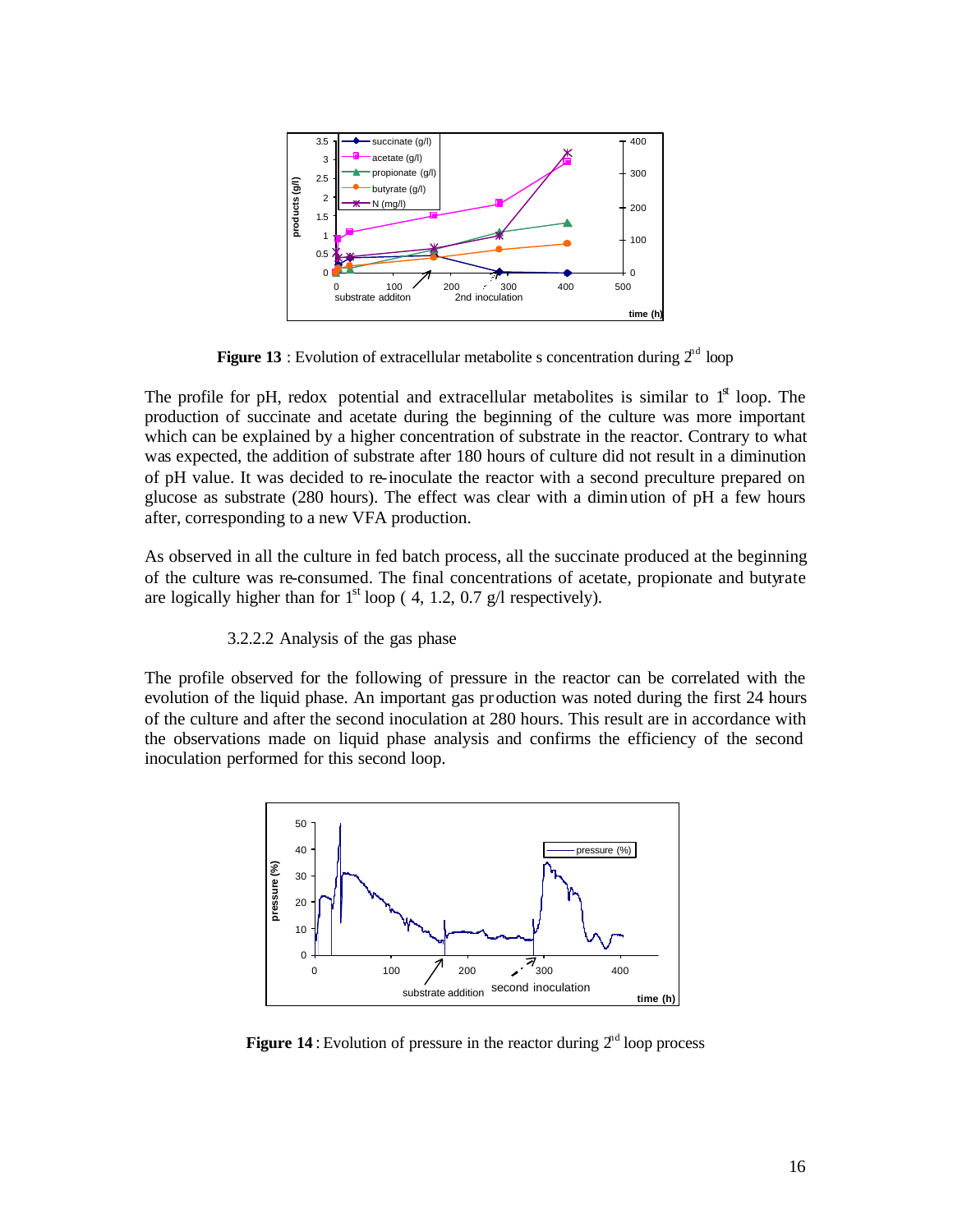#### 3.2.2.3 Analysis of the solid phase

Percentages of degradation were determined by the two protocols described for culture on ESA-substrate (filtration and de siccation). These values were respectively 41% and 36%. The degradation has consequently been more efficient than for first loop, which was supposed with the observations made on the metabolites concentration and the gas production. In the same way as for culture on ESA-substrate, the percentage of degradation obtained by filtration is slightly lower than by desiccation. It is possible that the passage of short particles through the filter could explain this small difference.

Analyses for the determination of percentage of degradation by COD and Van Soest method have also been performed. The percentage calculated for COD analysis was 58% which is much higher than those obtained by dry mass measurement. Furthermore, values for cell wall degradation were not in accordance with the values of dry mass measurement. As explained before, it appears that the presence of an important proportion of faeces in the media is responsible for problems in COD and Van Soest analyses.

#### **4.0 CONCLUSIONS / OUTLOOKS**

*Fibrobacter succinogenes* is able to grow on total ESA-substrates even if faeces are present in the culture media since the beginning of the process. The percentage of degradation obtained on total ESA-substrate are about 55% and about 75% if we take account the ina bility of *F.s.* to degrade proteic substrates like spirulina and faeces. This value demonstrates its high efficiency for the degradation of vegetable wastes.

The gas phase has been characterized by the connection of a pressure sensor on the bioreactor and the determination of gas composition by GC. An important volume of  $CO<sub>2</sub>$  is produced during the first hours of culture and after each addition of substrates in the reactor. This production becomes less important after 24 hours, which probably corresponds to the end of the degradation of easily degradable substrates like cabbage.

As decided in the last meeting in Barcelona,  $f<sup>t</sup>$  and  $2<sup>nd</sup>$  closed loop experiments were also performed. The profiles obtained for liquid and gas phases analyses were similar to classical culture on ESA-substrate. A percentage of degradation of about 40% was obtained for  $2<sup>nd</sup>$ loop experiment. These first results let to imagine a good efficiency for the association between methanogenic and *Fibrobacter succinogenes* processes.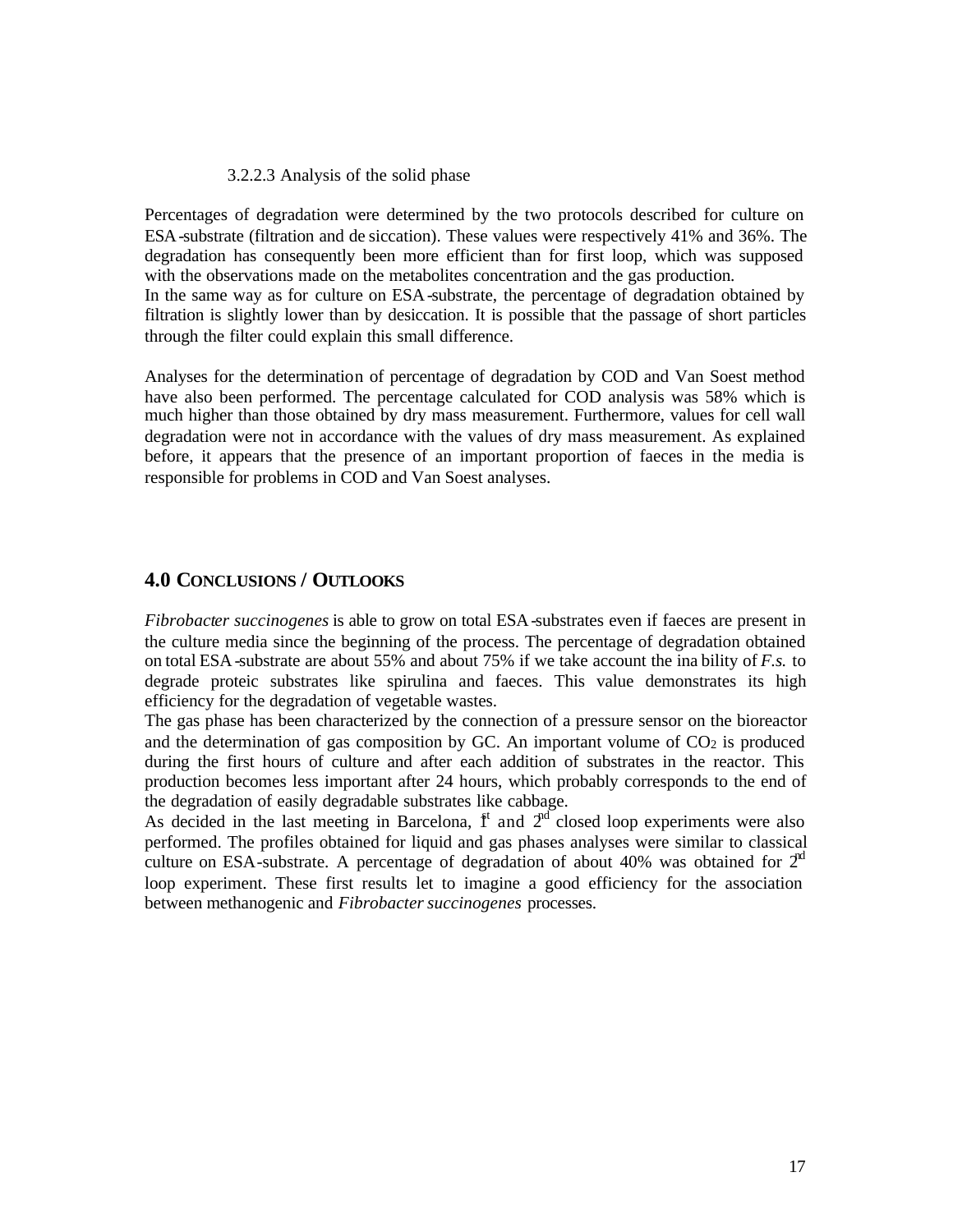# **REFERENCES :**

**Bibollet X., Bosc N and Forano E.**:  $^{13}C$  and <sup>1</sup>H NMR study of cellulose metabolism by *Fibrobacter succinogenes* S85. *J. of biotechnology*; 2000, 77 : 37-47

**Christian K.R.** : Detergent method for total lignin in herbage. *Fld Stn Rec. Div. Pl. Ind. CSIRO* (Austr.) ; 1971, 10 : 29-34

**Jarrige R**. : Les constituants membranaires des plantes fourragères. *Ann. Biol. Anim. Bioch. Biophys.* ; 1963, 3 : 143-190

**Leschine S**. : Cellulose degradation in anaerobic environments. *Ann. Rev. Microbiol*. 1995; 49: 399-426

**Morrison I.M.** : A semi-micromethod for the determination of lignin and its use in predicting the digestibility of forage crops. *J. Sci. Fd. Agric.* ; 1972, 23 : 455-463.

**NF V 18-122** : Détermination séquentielle des constituants pariétaux. 1997

Pochet S. : Méthodes d'estimation des constituants pariétaux dans les aliments destinés aux ruminants. *Bull. Tech INRA*. ; 1987, 70 : 49-60.

**Romualdo, Fukushima S., Hatfield R.D.** : Extraction and isolation of lignin for utilisation for a standard to determine lignin concentration using the acetyl bromide spectrophotometric method*. J. of Agric. And Food Chem*. ; 2001

**Sharma H.S.S.** : Composition analysis of neutral detergent, acid detergent, lignin and humous fractions of mushroom compost. *Thermochimica Acta* ; 1996, 285 : 211-220

**Van Soest P.J.** : Use of detergent in the analysis of fibrous feed III. A rapid method for the determination of fiber and lignin. *J. Ass. Off. Anal. Chem*. ; 1965, 46 : 829-835.

**Van Soest P.J. and Wine R.H.**: The determination of lignin and cellulose in acid detergent fiber with permanganate *. J. Ass. Off. Agric. Chem*. ; 1967, 51 : 780-785.

**Wick M., Vanhoutte J.J. and Lebault J.M**. : Automatic method for evaluating the activity of sourdough strains based on gas pressure measurements. *Appl. Microbiol. Biotechnol*; 2001, 55 : 362-368

**Wick M and Lebault J.M.** : Pressure measurement to evaluate ethanol or lactic acid production during glucose fermentation by yeast or heterofermentative bacteria in pure or mixed culture. *Appl. Microbiol. Biotechnol*.; 2001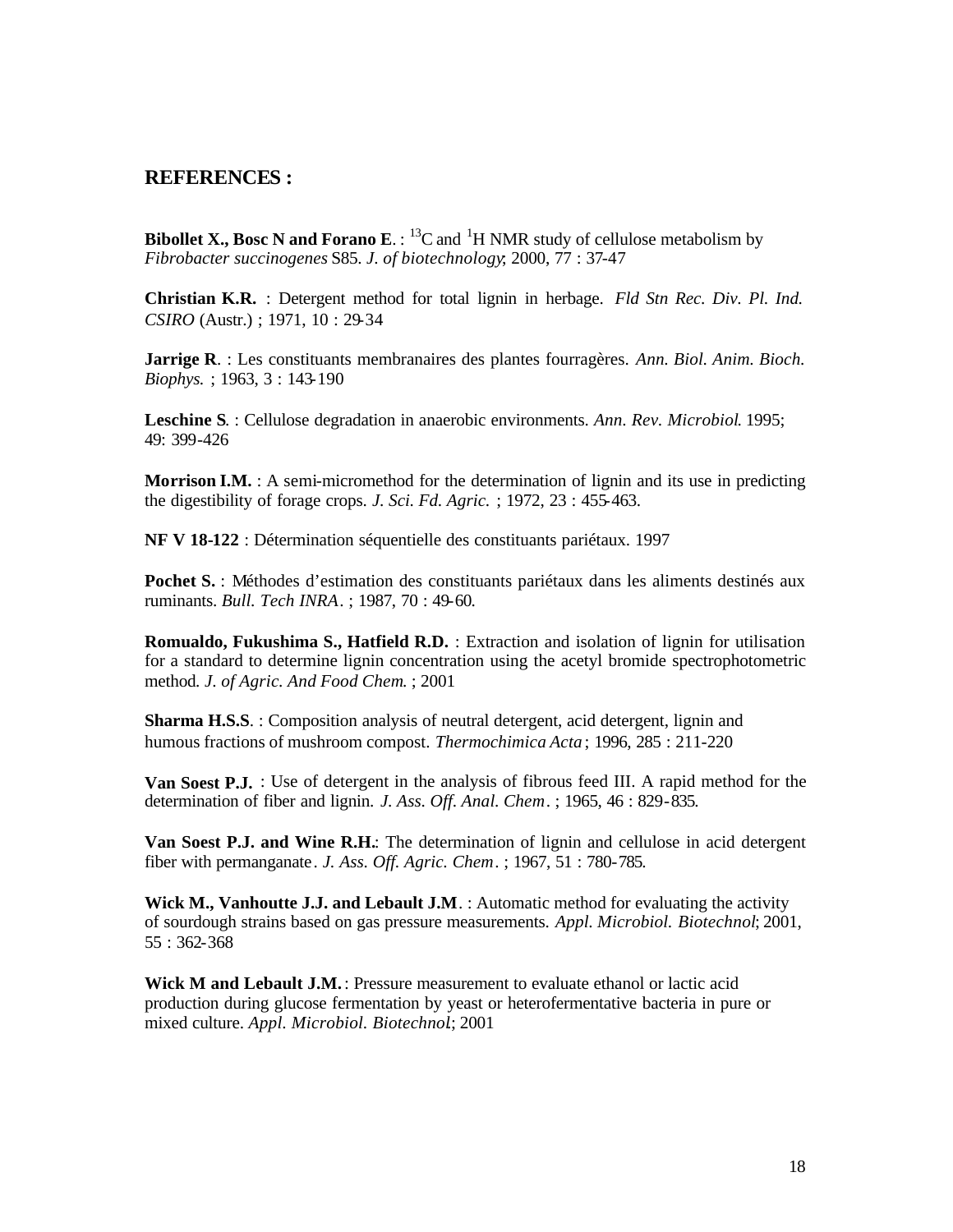# **APPENDIX : Estimation of cell wall composition by Van Soest method**

Van Soest method is a technique which allows an estimation of cell wall composition. The successive treatments with neutral and acid detergent and then with 72 % sulfuric acid lead to obtain 3 residues : neutral detergent fiber (NDF) containing all the fibers, acid detergent fiber (ADF) containing cellulose and lignin and finally sulfuric lignin.

# **1- Materials**

|               | - chemical products : Sodium Dodecyl Sulfate (SDS)                                       |
|---------------|------------------------------------------------------------------------------------------|
|               | <b>EDTA</b>                                                                              |
|               | Sodium borate decahydrate                                                                |
|               | Disodium hydrogen phosphate anhydrous                                                    |
|               | 2 ethoxy ethanol                                                                         |
|               | Cetyltrimethylammonium bromide (CTAB)                                                    |
|               | Sulfuric acid                                                                            |
|               | Acetone                                                                                  |
| - materials : | sintered glass funnel (porosity $40-90 \mu m$ )<br>round bottom flask and heating system |
|               | condenser                                                                                |
|               | vacuum filtration system                                                                 |
|               | oven                                                                                     |

# **2- Reagents preparation**

- Neutral Detergent Solution (NDS) 1L

| <b>SDS</b>                            | 30g             |
|---------------------------------------|-----------------|
| <b>EDTA</b>                           | $18.61$ g       |
| Sodium borate decahydrate             | $6.81$ g        |
| Disodium hydrogen phosphate anhydrous | 4.56 g          |
| 2 ethoxy ethanol                      | $10 \text{ ml}$ |
| distilled $H_2O$                      | up to $1L$      |

pH must be between 6.9 and 7.1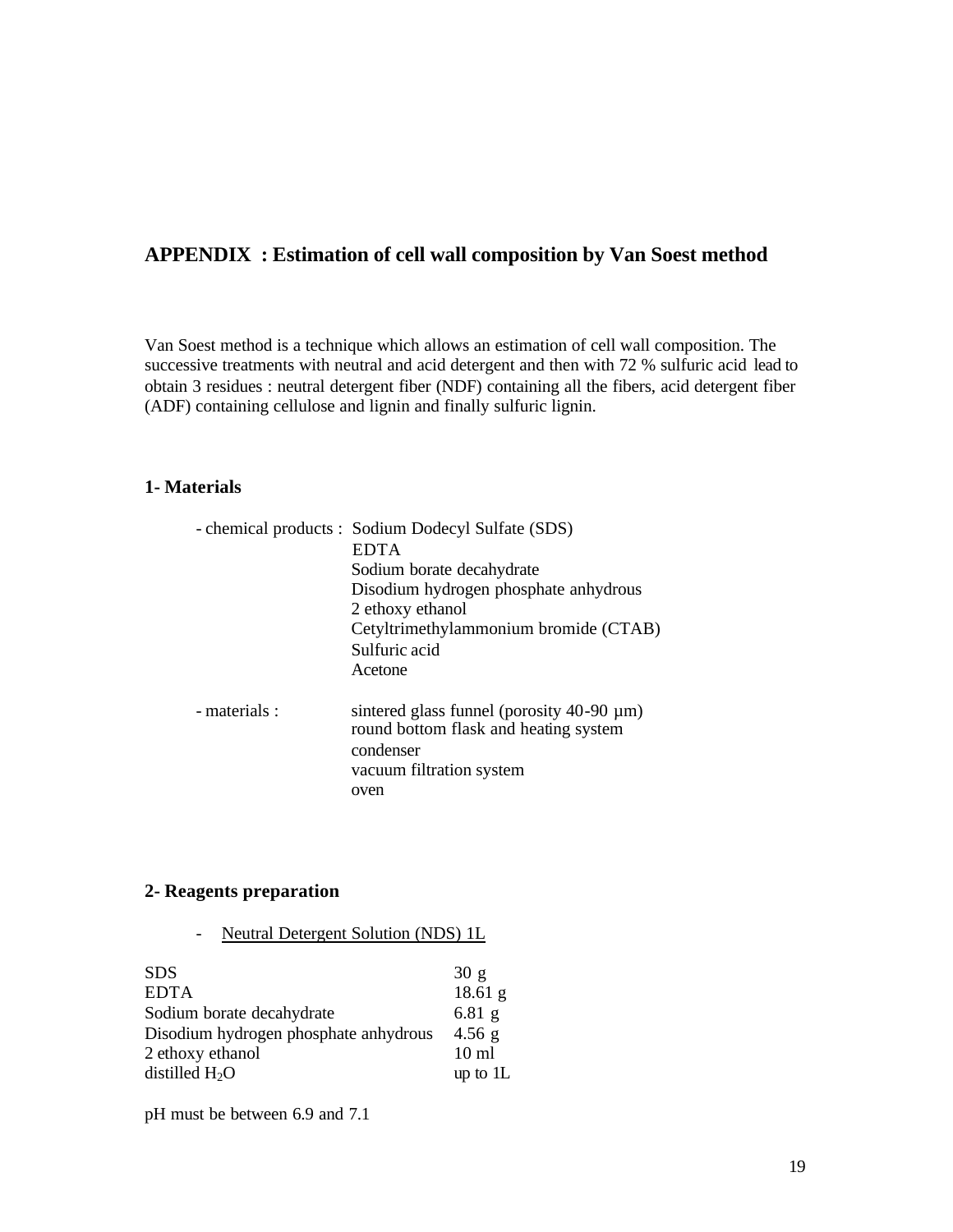- Acid detergent solution (ADS) 1L

Cetyltrimethylammonium bromide 20 g Sulfuric acid 0.5 mol/L up to 1L

- Sulfuric acid 72 % ( $d = 1.634$ )

# **3- Method**

- Sample preparation

The sample to analyze is first dried and ground in very small and homogeneous particles (ultra-turrax). 1 g of this sample is weighed with a precision scale.

The sintered glass funnel used for the experiment is also weighed. It must be the same during all the process (mass of sample + mass of sintered glass funnel =  $S$ )

- NDF separation

100 ml of NDS is poured in the round bottom flask containing the sample. After the installation of the condenser, the round bottom flask is heated until the boiling point in 5 or 10 minutes. When the boiling begins, temperature of the heating system is reduced to obtain a weak but constant boiling.

After 1 hour of boiling, the sample is vacuum filtered with a sintered glass funnel (porosity 40-90 µm).

The sample is washed with boiling water until the elimination of all the detergent and then washed twice with acetone.

The sintered glass funnel is put in a oven at 60°C during at least 8 hours and then weighed with the precision scale (W1).

- ADF separation

The residue obta ined after the first hydrolysis is used for the second hydrolysis. The same method is used to obtain the ADF but the NDS is replaced by the ADS.

The new residue obtained after hydrolysis, filtration, washing, drying with acetone and then in a oven (at least 8 hours, 60°C) is weighed with precision scale (W2).

- Lignin separation

The sintered glass funnel containing ADF residue is placed in a container. 72% sulfuric acid is poured until filling the sintered glass funnel at mid-height.

The solution is regularly mixed and the reaction is maintained during 3 hours. After 3 hours, the solution is vacuum filtered and washed with hot distilled water until neutralization of the sample.

Finally, the sintered glass funnel is put in the oven during at least 8 hours at 60°C and then weighed (W3).